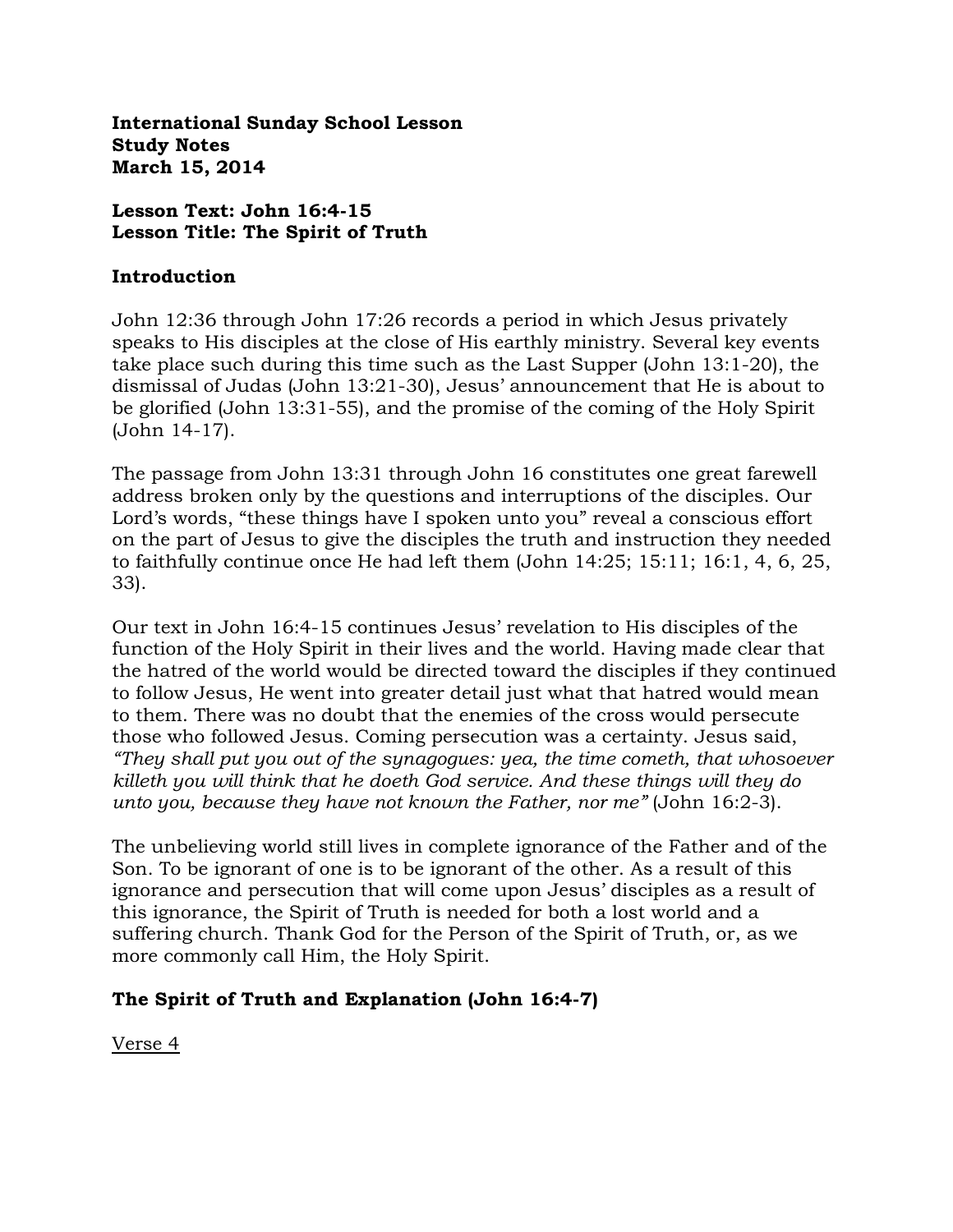"But these things have I told you, that when the time shall come, ye may remember that I told you of them. And these things I said not unto you at the beginning, because I was with you."

Jesus continues to explain to His disciples the certainty of coming persecution after His death and departure. "But these things have I told you, that when the time shall come, ye may remember that I told you of them," reveals the truth that when "the time" of persecution begins, the disciples will "remember" what Jesus had said. If the persecution comes to pass as Jesus had said, then the good things Jesus had said must be equally dependable. That would renew their hope and trust in the words of the Lord.

"And these things I said not unto you at the beginning, because I was with you." Jesus is explaining why He has waited until now to tell them about what was going to happen when He left them. It wasn't necessary for Him to tell them all these things at the beginning of His ministry because He "was with them." His presence in the flesh meant He could give them guidance and instruction day by day. It also meant the enemy was less likely to attack them with Jesus' presence so near.

#### Verse 5

"But now I go my way to him that sent me; and none of you asketh me, Whither goest thou?"

"But now" means the circumstances are about to change. Jesus was about to go to the cross which was the "way" or purpose for which God had "sent" Him. "And none of you asketh me, Whither goest thou" is a difficult statement to interpret. In John 13:36, Peter asked Jesus, *"Lord, whiter goest thou?"* In John 14:5, Thomas asked Jesus, *"Lord, we know not whiter thou goest."* So, what does Jesus mean when He said, "None of you asketh me, Whither goest thou?"

Both Peter and Thomas asked their questions primarily for themselves and for the immediate. Neither probed any further into Jesus' answers to them when they asked their questions. In Jesus' statement, "And none of you asketh me, Whither goest thou," Jesus is saying, "I'm telling you about all that is about to take place and none of you sense the need to inquire further into my destination" (John 14:28).

#### Verse 6

"But because I have said these things unto you, sorrow hath filled your heart."

The reaction to Jesus' explanation to the coming persecutions and His departure resulted in "sorrow" filling the hearts of the disciples. "Sorrow" is the Greek word *lype* {loo-pay} which means "sadness, grief, heaviness." Jesus had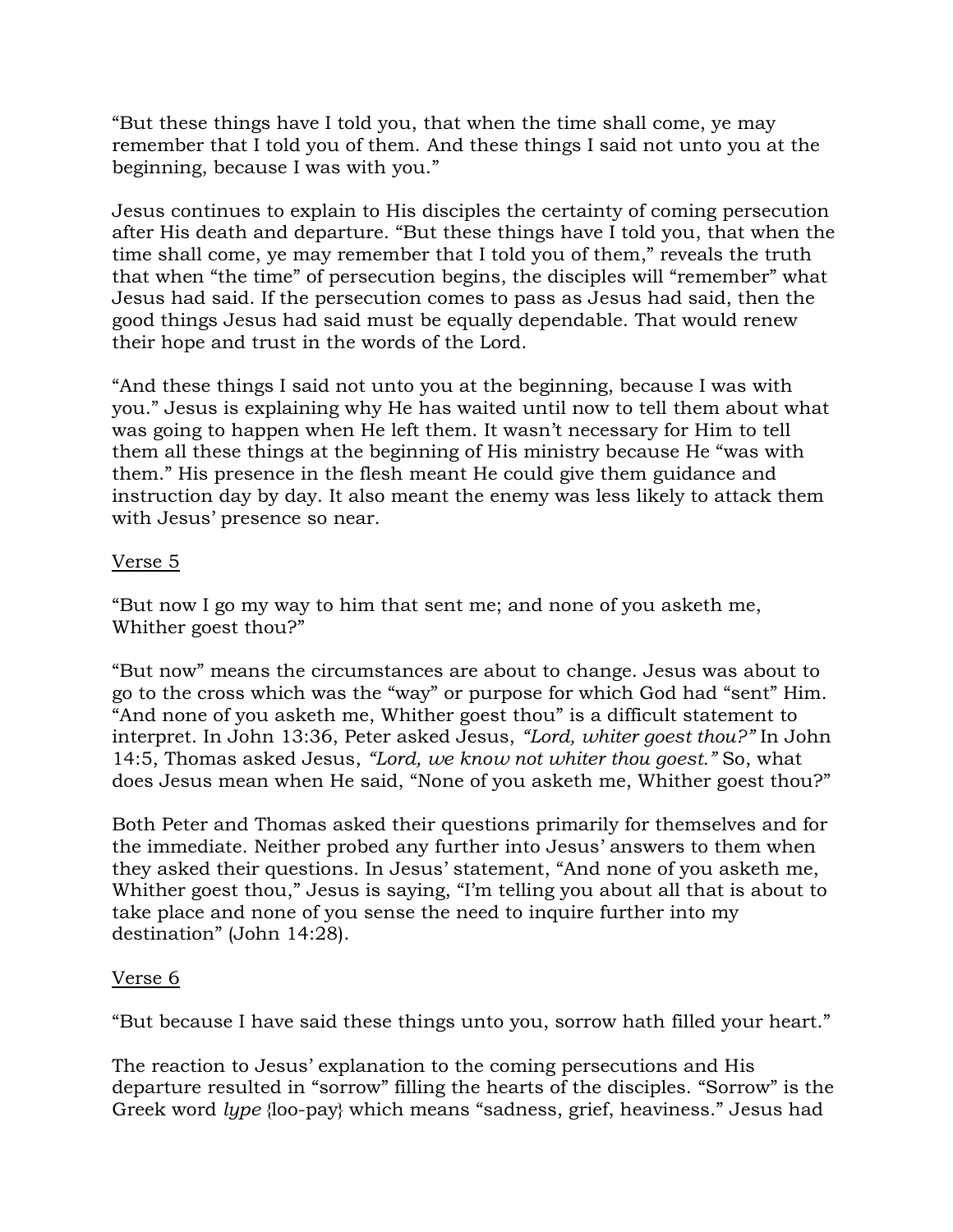previously told the disciples, *"Let not your heart be troubled…"* (John 14:1). Their heart was "stirred or agitated" in John 14:1. Now, their "heart" is "filled" with sorrow. The word "filled" indicates that sadness and heaviness had completely taken over their thoughts and feelings.

Lest we criticize or judge these men prematurely, we should ask ourselves how often this is the case with us. Maybe we are filled with joy after a great Sunday school lesson or church service and then we read a text message or email and circumstances have changed. "These things" can often change what we think and feel. But they should never overshadow or cause us to forget the promises of God.

# Verse 7

"Nevertheless I tell you the truth; It is expedient for you that I go away: for if I go not away, the Comforter will not come unto you; but if I depart, I will send him unto you."

"Nevertheless," or no matter how you are feeling or what you are thinking, "I tell you the truth." What an encouraging contrast! The disciples may not be thinking about Jesus or remembering His promises, but He was thinking about them! "I tell you the truth" is powerful. The personal pronoun "I" is emphatic in the Greek. Jesus is saying, "I who love you, I who am a few hours away from the cross, I who am ready to lay down my life for you, is telling you the truth." Their misunderstanding of what Jesus was saying does not change the fact that what He is saying is "truth."

"It is expedient for you that I go away." The word "expedient" means "profitable." To the disciples the departure of Jesus seemed disastrous, but actually it was for their profit. First, it would be better for them not to depend on the visible, bodily presence of Christ. Second, if Jesus didn't departure, the "Comforter" would not come unto them. Therefore, if Jesus goes, the Holy Spirit comes.

The coming of the Holy Spirit as our "Comforter" is inseparably linked to the going of Jesus Christ by the way of the cross back to the Father. By Jesus' going away, He would secure the salvation of the disciples and all who would believe, guarantee the coming of the Holy Spirit to abide with us, and be back in the presence of God the Father.

# **The Spirit of Truth and Conviction (John 16:8-11)**

The Holy Spirit is not only going to be in the world to protect the disciples from persecution, and comfort the disciples and believers of all ages, but he is also coming to bring sinners to a knowledge of Jesus Christ and the need of salvation.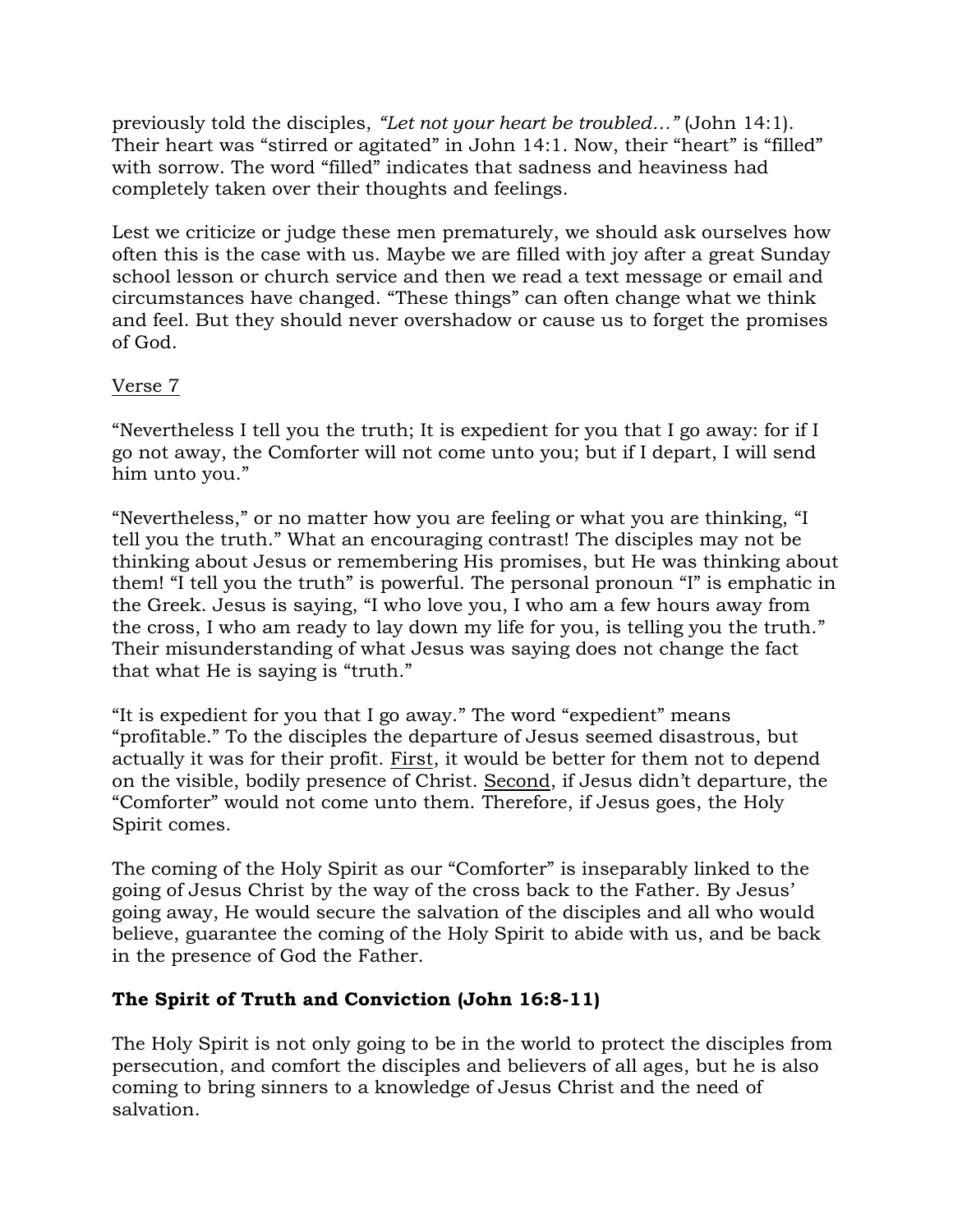#### Verse 8-11

"And when he is come, he will reprove the world of sin, and of righteousness, and of judgment: Of sin, because they believe not on me; Of righteousness, because I go to my Father, and ye see me no more; Of judgment, because the prince of this world is judged."

"He" is a reference to the Holy Spirit. When "he" the Holy Spirit comes into the world he will perform a much needed work in the "world." This is the one place in Scripture where the Holy Spirit is spoken of as performing a work in "the world."

The word "reprove" has two meanings. One, it can be translated "convict." In this meaning the word "reprove" is used as a judicial term and in courtroom terminology. It pictures a thorough cross-examination which gives unquestionable proof of guilt. *The Holy Spirit's ministry is to render a sentence of damnation on everyone who rejects Jesus Christ.* Two, it can be translated "convince." The Holy Spirit reaches into the heart to convince a sinner that they need Christ. This is somewhat different than the word "convict." In this way the Holy Spirit "brings up" your sin so you will see your need. He deliberately causes you pain so you will realize your need. *The Holy Spirit's ministry is to convince you that you cannot be saved by your own righteousness.*

First, the Holy Spirit will "reprove the world of sin." He convicts and convinces a person of the seriousness of rejecting Jesus Christ. Failure to believe in Jesus Christ is the ultimate sin that results in men and women and boys and girls going to hell (Mark 16:16).

Second, the Holy Spirit will "reprove the world of righteousness." The worse man gets the lower the standard of righteousness goes. Every person needs "righteousness" or, to be right with God. The Holy Spirit works in the soul of man to convict and convince men of that need.

Third, the Holy Spirit will "reprove the world of judgment." The Greek word for "judgment" is *krisis* {kree-sis}. The word means "accusation, damnation, condemnation." The Holy Spirit is sent into the world to convict and convince men that God will judge sin.

"Of sin, because they believed not on me" means the greatest sin in the world today is unbelief. The word for "sin" in verse 8-9 is the general word for sin in the New Testament, a word meaning "to miss the mark" and it is always used in a moral sense in the Bible to describe sins of both omission and commission. John 3:18 says, *"He who believes in Him is not condemned; but he who does not believe is condemned already…"*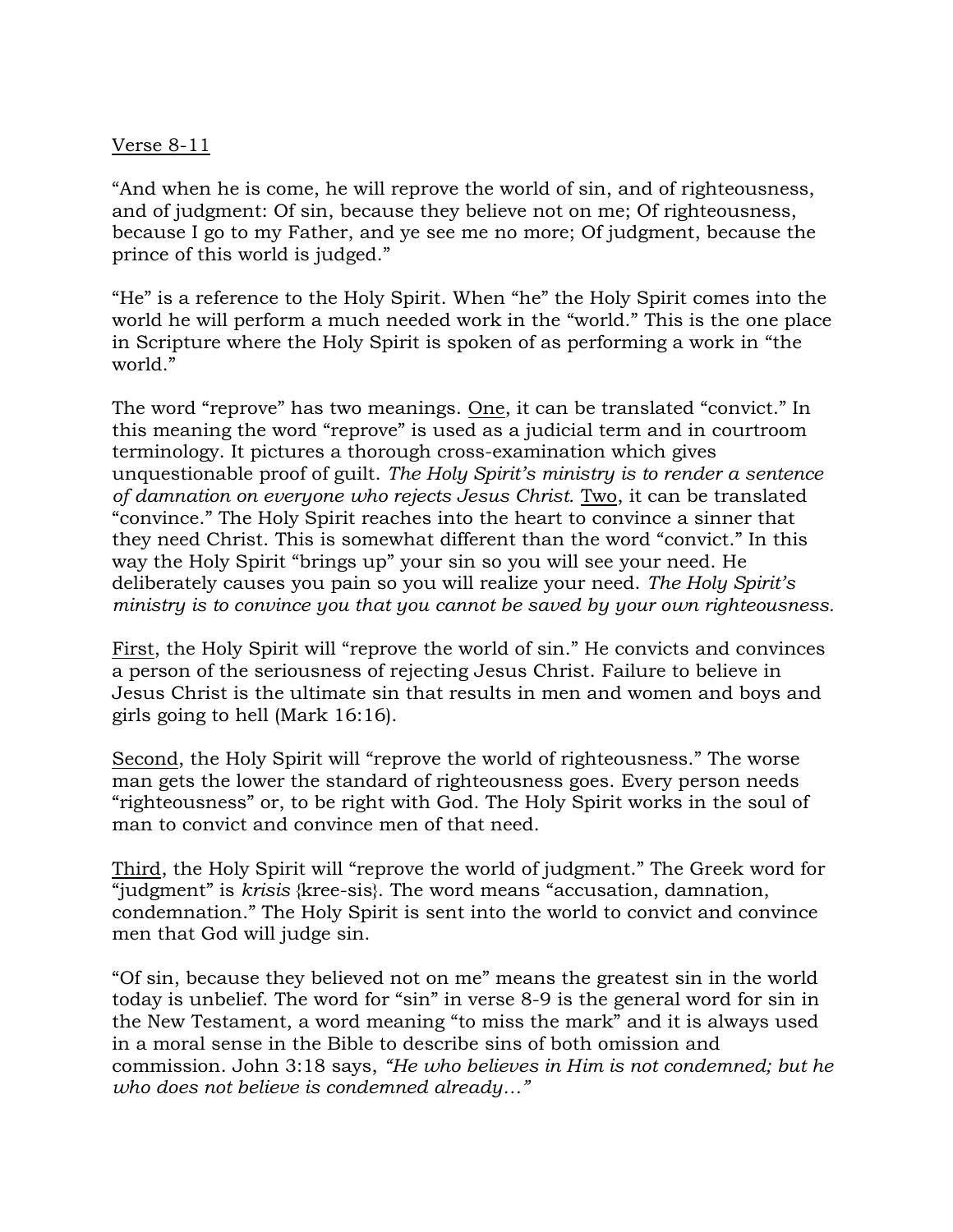"Of righteousness, because I go to my Father, and ye see me no more" means the Holy Spirit will convince us that the only way to be right with God is through Jesus Christ. When Jesus went back to the Father and was accepted by Him back into heaven it was a guarantee that His righteousness was what sinners needed to be accepted into God's heaven. Christ was righteous and would have never been accepted into God's presence if He wasn't. When you put your faith and trust in Jesus Christ, His righteousness becomes your righteousness and you can enter into God's presence and God's heaven. And that's part of the convicting work of the Holy Spirit in the world.

"Of judgment, because the prince of this world is judged." The "prince of this world" is a reference to Satan. Since God judged Satan for his rebellion, He will also judge you. The Holy Spirit will convince you that no one who rejects Jesus Christ escapes judgment.

## **The Spirit of Truth and Revelation (John 16:12-15)**

The Spirit's work with the believer is quite different from His work with the unbeliever. Having spoken of the Spirit's reproving work among the world, our Lord now speaks of the Spirit's revealing work among His own.

### Verse 12

"I have yet many things to say unto you, but ye cannot bear them now."

Although Jesus had told His disciples much about His coming suffering and death, there was still "many things" that He needed to tell them. But He would tell them no more at this time because they were not able to "bear them now." The word "bear" means "incapable of holding or retaining." They just couldn't handle it at this time.

#### Verse 13

"Howbeit when he, the Spirit of truth, is come, he will guide you into all truth: for he shall not speak of himself; but whatsoever he shall hear, that shall he speak: and he will shew you things to come."

"Howbeit" or "but when" the "Spirit of truth, is come," the will have One to "guide" them "into all truth." As the days go by after Pentecost, the Holy Spirit who is here called "the Spirit of truth," will lead the disciples into a deeper knowledge of truth. The Holy Spirit will "not speak of himself," but what He teaches is what "he shall hear." The text doesn't indicate whether or not he "hears" from the Father or the Son, but the point is the Holy Spirit will "speak" what the Father and the Son tell Him to speak. The Holy Spirit never speaks or teaches anything contrary to the Father and the Son. The Holy Spirit never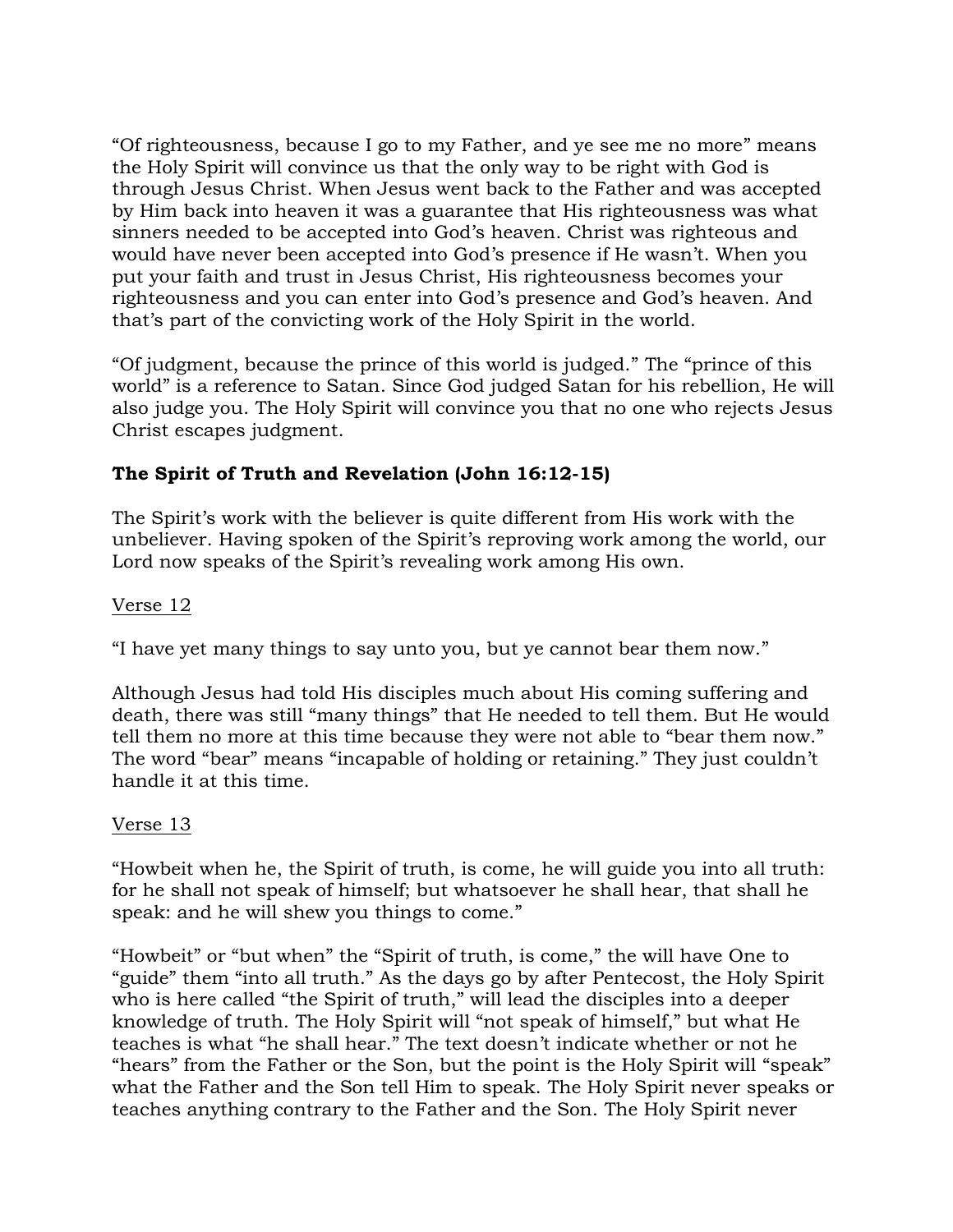advertises Himself or promotes Himself. His teaching is always consistent with previous revelation. Oh how it must grieve the Holy Spirit today to hear all the false teaching and extra biblical revelation that preachers and teachers claim to have received from the Holy Spirit!

Although the Day of Pentecost would come suddenly, learning the truth of God would be a slow and lifelong process interwoven with the spiritual growth of the individual. There is no such thing as instant maturity or instant attaining of all truth.

The Holy Spirit will also "shew you things to come" is challenging to interpret. Although the Holy Spirit has on occasion revealed the future that is not characteristic of His ministry and work as a whole. It is probably is best to interpret "shew you things to come" as the things the disciples and apostles needed to see in regard to the church age. Even today the believer is able to "see things that are coming" through the divine revelation which is the Word of God.

It is the ministry of the Holy Spirit to reveal God's truth. What you actually have in this verse is the promise that the disciples will have "all truth" and that believers will have "all truth." And where do we have that "truth" today? In the Scriptures.

## Verse 14

"He shall glorify me: for he shall receive of mine, and shall shew it unto you."

"He" is the Holy Spirit. The Holy Spirit will "glorify" Jesus Christ. Commenting on these powerful words, Doctor Merrill C. Tenny writes, *"Like a spotlight which brings some object into brilliant relief against the blackness of the surrounding night, but which calls not attention to itself, the Spirit's chief mission is to make men conscious of Christ rather than Himself."*

It is the things of Christ that the Holy Spirit will "shew unto you." His ministry is to show believers the things of Christ. Anything you know about Jesus Christ has been made possible by the work of the Holy Spirit. You didn't learn it on your own or discover it on your own. A man may know the word of God but if he doesn't know the Spirit of God it will lead to all kinds of problems. At the heart of every cult and every false doctrine are men who intellectually know things about the word of God that was never revealed to them by the Spirit of God.

## Verse 15

"All things that the Father hath are mine: therefore said I, that he shall take of mine, and shall shew it unto you."